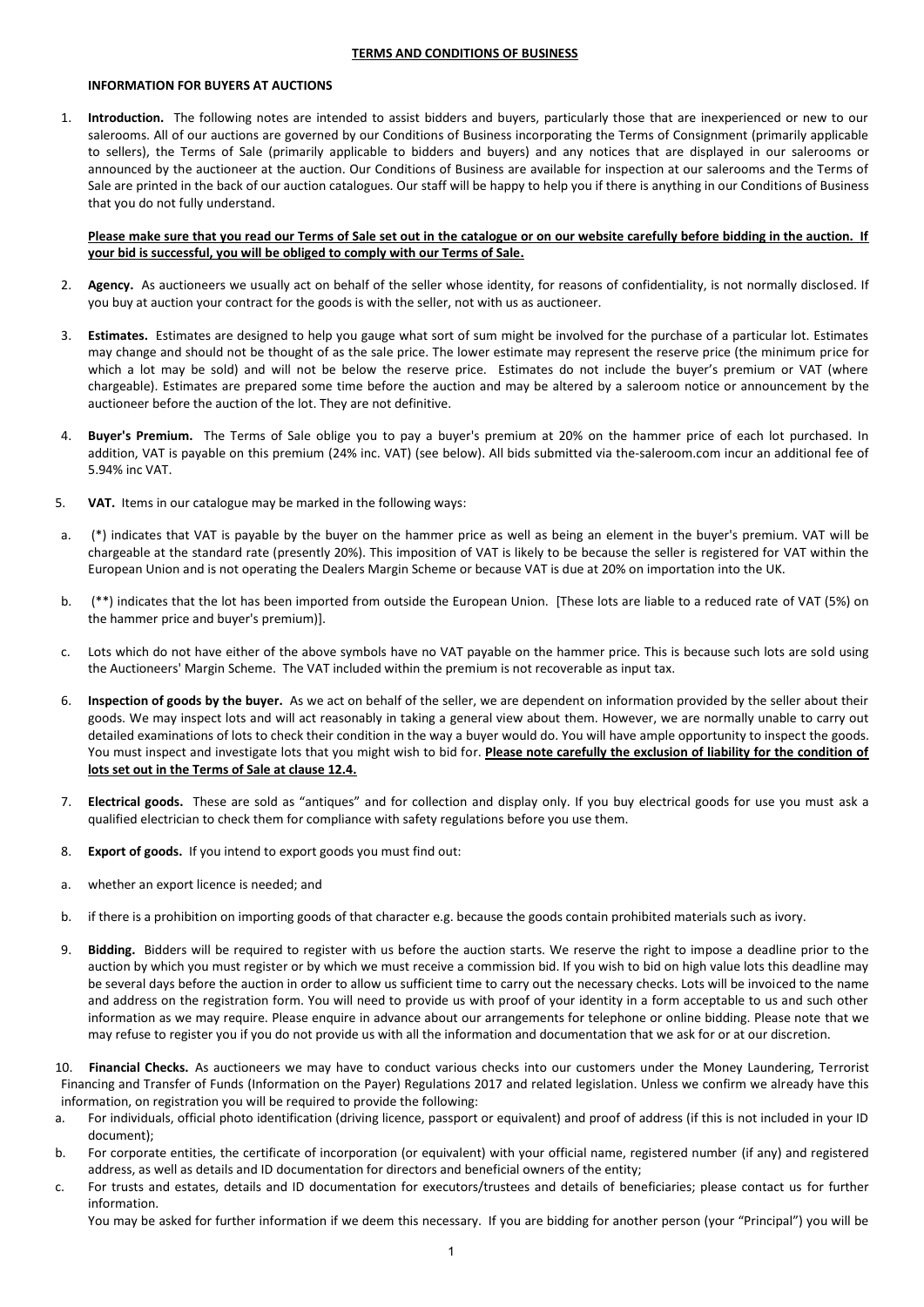required to provide the above information for yourself and your Principal, along with a signed letter from your Principal authorising you to bid.

Further information about ID requirements is available from info@manderauctions.co.uk. If we deem that you have not provided sufficient information for us to complete our anti-money laundering and terrorist financing checks to our satisfaction, we may refuse to register you to bid and we may postpone completion of or cancel any contract made by you and the Seller in the event you have made a successful bid.

- 11. **Commission bidding**. You may leave commission bids with us indicating the maximum amount to be bid against a lot (excluding the buyers' premium and/or any applicable VAT). We will execute commission bids as cheaply as possible having regard to the reserve (if any) and competing bids. If two buyers submit identical commission bids we may prefer the first bid received (where this can be reasonably ascertained). Please enquire in advance about our arrangements for the leaving of commission bids by telephone or email or via our website or online bidding platform.
- 12. **Methods of Payment.** We accept most cards or you may do a bank transfer. We do not accept cheques. For cash payments there is an upper limit of 15,000 euros equivalent.
- 13. **Collection and storage.** Please note what the Terms of Sale say about collection and storage. It is important that you pay for and collect goods promptly. Any delay may involve you having to pay storage charges or further terms may apply.

# **TERMS OF SALE**

**Both the sale of goods at our auctions and your relationship with us are governed by the Terms of Consignment (primarily applicable to sellers) the Terms of Sale (primarily applicable to bidders and buyers) and any notices displayed in the saleroom or announced by us at the auction (collectively, the "Conditions of Business"). The Terms of Consignment and Terms of Sale are available at our saleroom on request.**

**Please read these Terms of Sale carefully. Please note that if you register to bid and/or bid at auction this signifies that you agree to and will comply with these Terms of Sale.**

#### **1 Definitions and interpretation**

1.1 To make these Terms of Sale easier to read, we have given the following words a specific meaning:

| "Auctioneer"                             | means Mander Auctioneers Ltd, a company registered in England and<br>Wales with registration number 8389926 and whose registered office is<br>located at The Auction Centre, Assington Road, Newton, Suffolk, CO10<br>0QX, or its authorised auctioneer, as appropriate;                                                                                                   |
|------------------------------------------|----------------------------------------------------------------------------------------------------------------------------------------------------------------------------------------------------------------------------------------------------------------------------------------------------------------------------------------------------------------------------|
| "Bidder"                                 | means a person participating in bidding at the auction;                                                                                                                                                                                                                                                                                                                    |
| "Buyer"                                  | means the person who makes the highest bid for a Lot accepted by the<br>Auctioneer;                                                                                                                                                                                                                                                                                        |
| "Deliberate Forgery"                     | means: (a) an imitation made with the intention of deceiving as to<br>authorship, origin, date, age, period, culture or source; (b) which is<br>described in the catalogue as being the work of a particular creator<br>without qualification; and (c) which at the date of the auction had a<br>value materially less than it would have had if it had been as described; |
| "Hammer Price"                           | means the level of the highest bid for a Lot accepted by the Auctioneer<br>by the fall of the hammer;                                                                                                                                                                                                                                                                      |
| "Lot(s)"                                 | means the goods that we offer for sale at our auctions;                                                                                                                                                                                                                                                                                                                    |
| "Money Laundering<br><b>Regulations"</b> | means the Money Laundering, Terrorist Financing and Transfer of Funds<br>(Information on the Payer) Regulations 2017, as amended;                                                                                                                                                                                                                                          |
| "Premium"                                | means the premium that we will charge you on your purchase of a Lot<br>to be calculated as set out in Clause 4;                                                                                                                                                                                                                                                            |
| "Reserve"                                | means the minimum hammer price at which a Lot may be sold;                                                                                                                                                                                                                                                                                                                 |
| "Sale Proceeds"                          | means the net amount due to the Seller;                                                                                                                                                                                                                                                                                                                                    |
| "Seller"                                 | means the persons who consign Lots for sale at our auctions;                                                                                                                                                                                                                                                                                                               |
| "Terms of Consignment"                   | means the terms on which we agree to offer Lots for sale in our auctions                                                                                                                                                                                                                                                                                                   |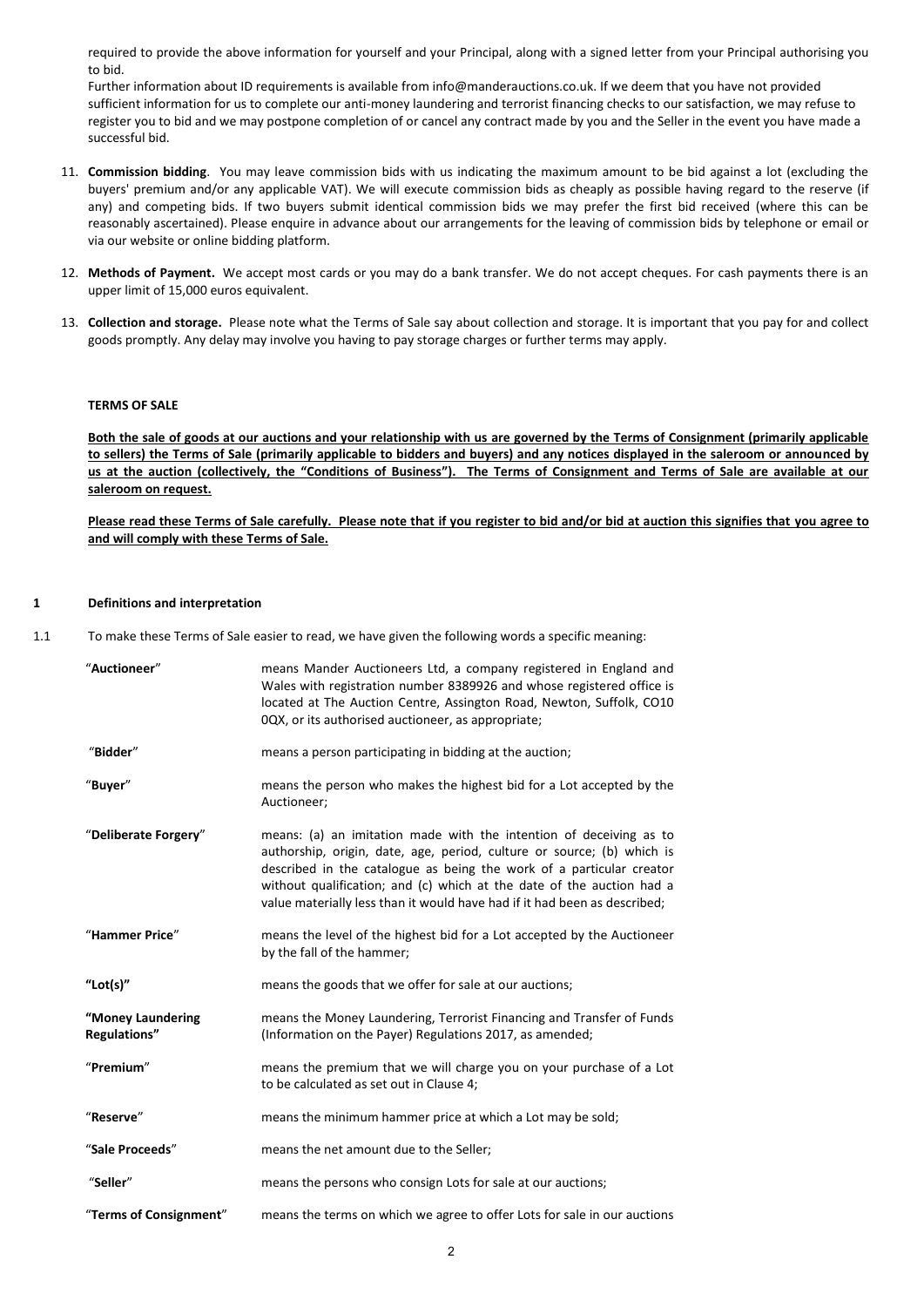|                    | as agent on behalf of Sellers;                                                                                                                                                                                             |
|--------------------|----------------------------------------------------------------------------------------------------------------------------------------------------------------------------------------------------------------------------|
| "Terms of Sale"    | means these terms of sale, as amended or updated from time to time;                                                                                                                                                        |
| "Total Amount Due" | means the Hammer Price for a Lot, the Premium, any applicable artist's<br>resale right royalty, any VAT due and any additional charges payable by<br>a defaulting buyer under these Terms of Sale;                         |
| "Trader"           | means a Seller who is acting for purposes relating to that Seller's trade,<br>business, craft or profession, whether acting personally or through<br>another person acting in the trader's name or on the trader's behalf; |
| "VAT"              | means Value Added Tax or any equivalent sales tax; and                                                                                                                                                                     |
| "Website"          | means our website available at www manderauctions courk                                                                                                                                                                    |

In these Terms of Sale the words 'you', 'yours', etc. refer to you as the Buyer. The words "we", "us", etc. refer to the Auctioneer. Any reference to a 'Clause' is to a clause of these Terms of Sale unless stated otherwise.

### **2 Information that we are required to give to Consumers**

- 2.1 A description of the main characteristics of each Lot as contained in the auction catalogue.
- 2.2 Our name, address and contact details as set out herein, in our auction catalogues and/or on our Website.
- 2.3 The price of the Goods and arrangements for payment as described in Clauses [4,](#page-2-0) [5,](#page-3-0) [8](#page-3-1) an[d 9.](#page-3-2)
- 2.4 The arrangements for collection of the Goods as set out in Clauses [9](#page-3-2) an[d 10.](#page-4-0)
- 2.5 Your right to return a Lot and receive a refund if the Lot is a Deliberate Forgery as set out in Claus[e 14.](#page-5-0)
- 2.6 We and Trader Sellers have a legal duty to supply any Lots to you in accordance with these Terms of Sale.
- 2.7 If you have any complaints, please send them to us directly at the address set out on our Website.
- 2.8 We also refer you to our warranties as a Bidder and Buyer as set out in clause 6.

## **3 Bidding procedures and the Buyer**

- 3.1 You must register your details with us before bidding and provide us with any requested proof of identity and billing information, in a form acceptable to us (Paragraph 10 of the information for Buyers refers. You must also satisfy any security arrangements we have in place before entering the auction room to view or bid.
- 3.2 We strongly recommend that you attend the auction in person. You are responsible for your decision to bid for a particular Lot. If you bid on a Lot, including by telephone and online bidding, or by placing a commission bid, we assume that you have carefully inspected the Lot and satisfied yourself regarding its condition.
- 3.3 If you instruct us in writing, we may execute commission bids on your behalf. Neither we nor our employees or agents will be responsible for any failure to execute your commission bid, unless our failure to do so is unreasonable. Where two or more commission bids at the same level are recorded we have the right to prefer the first bid made (where this can be reasonably ascertained).
- 3.4 The Bidder placing the highest bid for a Lot accepted by the Auctioneer will be the Buyer at the Hammer Price. Any dispute about a bid will be settled at our discretion. We may reoffer the Lot during the auction or may settle the dispute in another way. We will act reasonably when deciding how to settle the dispute.
- 3.5 Bidders will be deemed to act as principals, even if the Bidder is acting as an agent for a third party.
- 3.6 We may bid on Lots on behalf of the Seller up to one bid below the Reserve.
- 3.7 We may refuse to accept any bid if it is reasonable for us to do so.
- 3.8 Bidding increments will be at our sole discretion (but will be in line with standard auction practice).

### <span id="page-2-0"></span>**4 The purchase price**

As Buyer, you will pay:

- a. the Hammer Price;
- b. a premium of 24% of the Hammer Price. All bids submitted via live bidding at manderauctions.co.uk incur an additional fee of 3.6% inc vat and bidders who signed up at the-saleroom.com incur an additional fee of 5.94% inc VAT;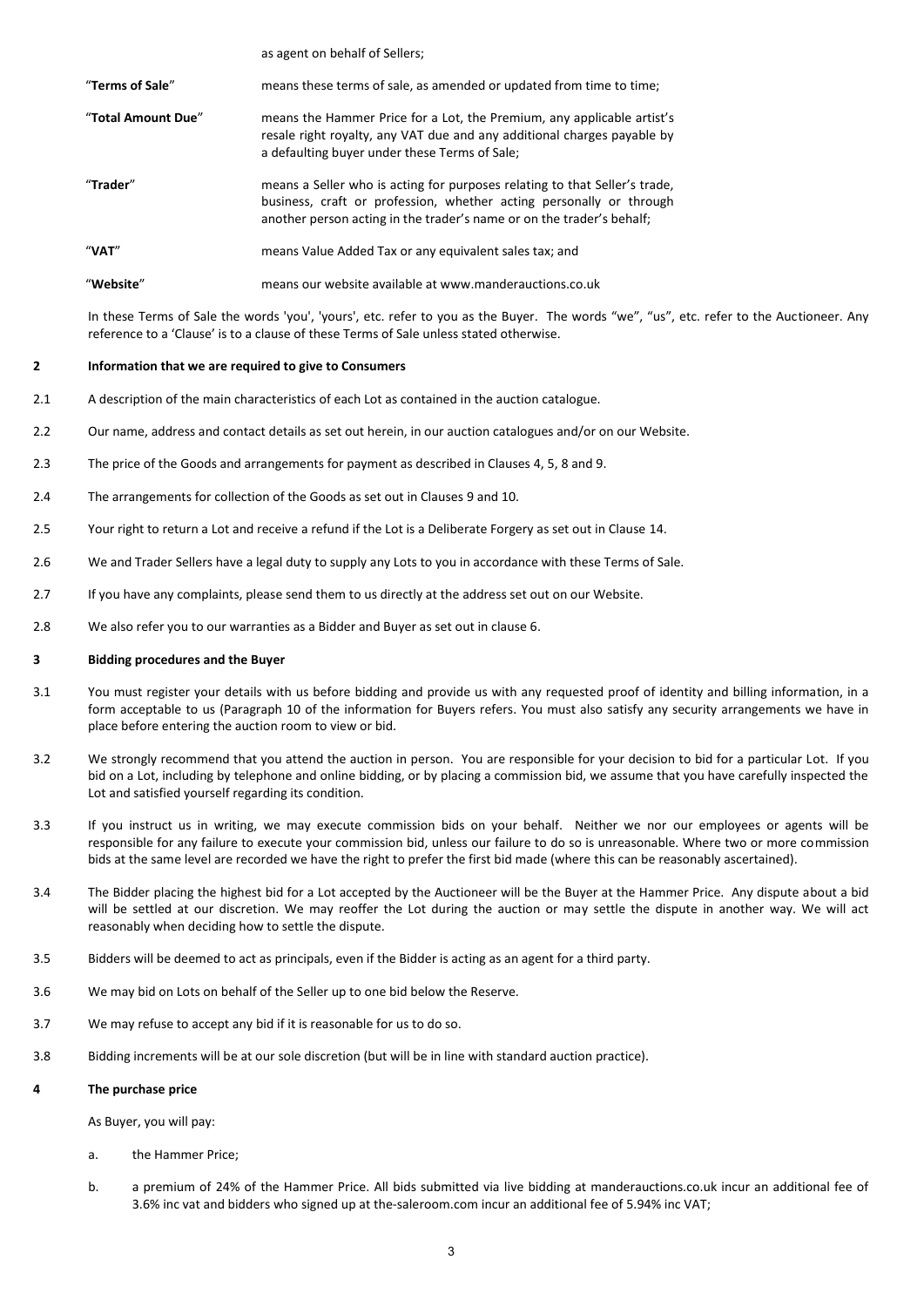- c. any artist's resale right royalty payable on the sale of the Lot; and
- d. any VAT due.

# <span id="page-3-0"></span>**5 VAT**

- 5.1 You shall be liable for the payment of any VAT applicable on the Hammer Price and premium due for a Lot. Please see the symbols used in the auction catalogue for that Lot and the "Information for Buyers" in our auction catalogue for further information.
- 5.2 We will charge VAT at the current rate at the date of the auction.

# **6 Buyer Warranties**

- 6.1 You warrant that the funds used for settlement are not connected with any criminal activity including tax evasion, and that you are neither under investigation, nor have you been charged with or convicted of money laundering, terrorist activities or other crimes.
- 6.2 Where you are bidding on behalf of another person, you warrant that:
- 6.2.1 you have conducted appropriate customer due diligence on the ultimate buyer(s) of the Lot(s) in accordance with all applicable anti-money laundering and sanctions laws, you consent to us relying on this due diligence, and you will retain for a period of not less than 5 years the documentation evidencing the due diligence;
- 6.2.2 You will make such documentation promptly available for immediate inspection by an independent third party auditor upon our written request to do so;
- 6.2.3 the arrangements between you and the ultimate buyer(s) in relation to the Lot or otherwise do not, in whole or in part, facilitate tax crimes;
- 6.2.4 you do not know, and have no reason to suspect, that the funds used for settlement are connected with, the proceeds of any criminal activity, including tax evasion, or that the ultimate buyer(s) are under investigation, or have been charged with or convicted of money laundering, terrorist activities or other crimes.

# **7 The contract between you and the Seller**

- 7.1 The contract for the purchase of the Lot between you and the Seller will be formed when the hammer falls accepting the highest bid for the Lot at the auction.
- 7.2 You may directly enforce any terms in the Terms of Consignment against a Seller to the extent that you suffer damages and/or loss as a result of the Seller's breach of the Terms of Consignment.
- 7.3 If you breach these Terms of Sale, you may be responsible for damages and/or losses suffered by a Seller or us. If we are contacted by a Seller who wishes to bring a claim against you, we may in our discretion provide the Seller with information or assistance in relation to that claim.
- 7.4 We normally act as an agent only and will not have any responsibility for default by you or the Seller (unless we are the Seller of the Lot).
- 7.5 In addition to any other rights we may have to cancel a contract for sale under these Terms of Sale, in the event:

7.5.1 you are in breach of your warranties in clause 6; or

- 7.5.2 we have not completed our enquiries pursuant to the Money Laundering Regulations and related legislation to our satisfaction; or
- 7.5.3 we have reason to believe that the transaction might be unlawful for any reason, or that the sale might put us under any civil or criminal liability, we may delay completion of a sale, delay release of a Lot or cancel the sale of a Lot.

# <span id="page-3-1"></span>**8 Payment**

- 8.1 Immediately following your successful bid on a Lot, and no later than 5pm on Monday following an auction, you will:
	- 8.1.1 give to us, if not already provided to our satisfaction, proof of identity in a form acceptable to us (and any other information that we require in order to comply with our anti-money laundering obligations – please refer to paragraph 10 of the Information for Buyers); and
	- 8.1.2 pay to us the Total Amount Due by card or bank transfer. For cash payments there is an upper limit of 15,000 euros equivalent.
- 8.2 If you owe us any money, we may use any payment made by you to repay these debts.

### <span id="page-3-2"></span>**9 Title and collection of purchases**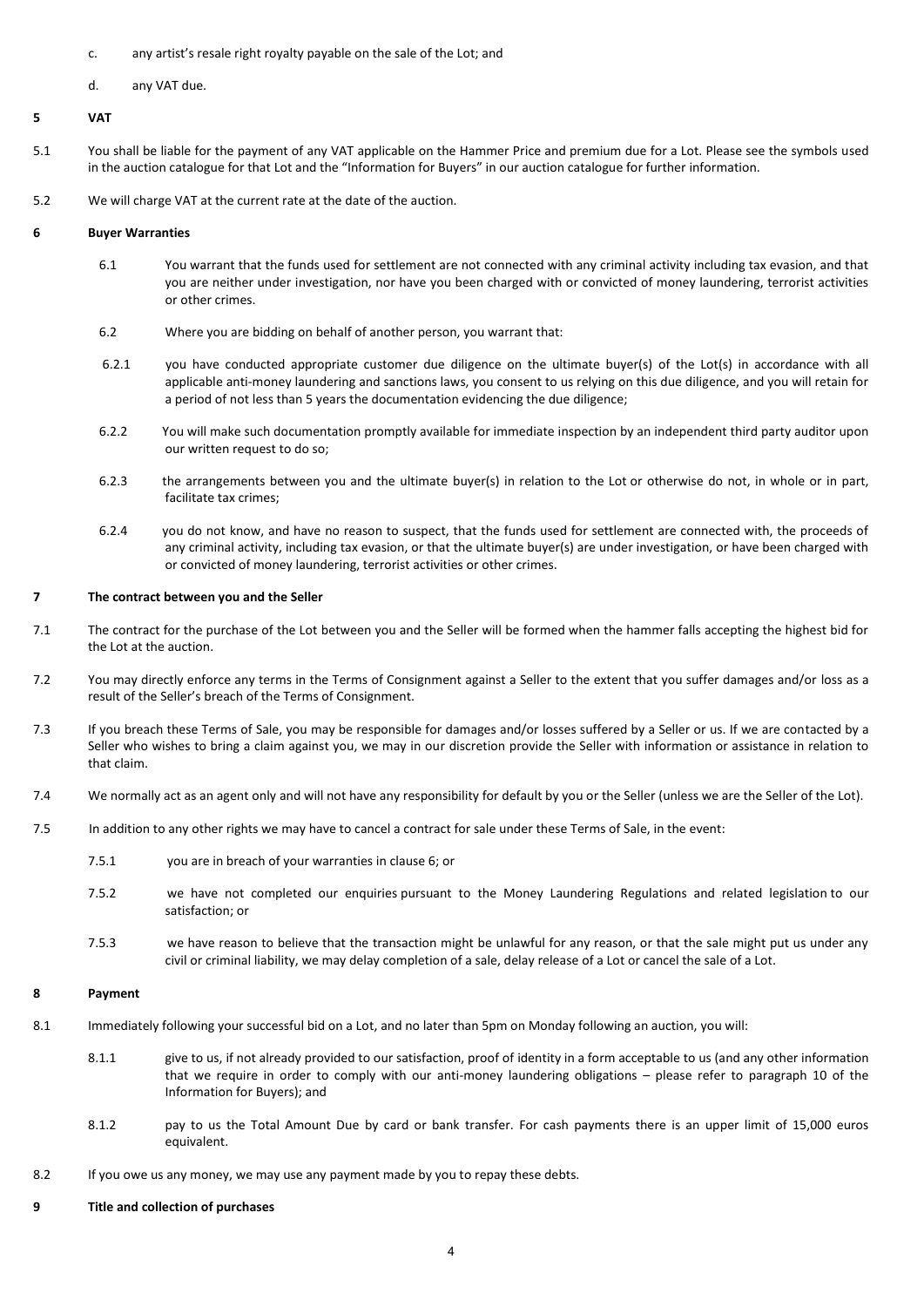- 9.1 While you are bound by the contract for the purchase of the Lot from the fall of the hammer on your successful bid, ownership in the Lot will not pass to you until:
	- 9.1.1 you have paid us in full the Total Amount Due in cleared funds for that Lot;
	- 9.1.2 you have provided us with the information set out in clause 8.1.1; and
	- 9.1.3 we have completed our enquiries pursuant to the Money Laundering Regulations and related legislation.

You may not claim or collect a Lot until you have paid for it and ownership has passed to you.

- 9.1 Once you have paid us in full the Total Amount Due for any Lot, ownership of that Lot will transfer to you. You may not claim or collect a Lot until you have paid for it.
- 9.2 Unless notified otherwise, you will (at your own expense) collect any Lots that you have purchased and paid for either:
	- 9.2.1 not later than one business day following the day of the auction; or
	- 9.2.2 with prior agreement of the auctioneer, not later than two business days following the date that we have received payment of the Total Amount Due in cleared funds, if later.
- 9.3 If you do not collect the Lot within this time period, you will be responsible for any reasonable removal, storage and insurance charges in relation to that Lot, unless the delay was caused by our continuing investigations under Clause 7.5.2.
- 9.4 Risk of loss or damage to the Lot will pass to you when you (or your agents) take physical possession of the Lot.
- <span id="page-4-1"></span>9.5 If you do not collect the Lot that you have paid for within thirty days after the auction, we may sell the Lot. We will pay the proceeds of any such sale to you, but (unless the delay was caused by our continuing investigations under Clause 7.5.2) will deduct any storage charges or other sums that we have incurred in the storage and sale of the Lot. We reserve the right to charge you a selling commission at our standard rates on any such resale of the Lot.

# <span id="page-4-0"></span>**10 Remedies for non-payment or failure to collect purchases**

- <span id="page-4-2"></span>10.1 Please do not bid on a Lot if you do not intend to buy it. If your bid is successful, these Terms of Sale will apply to you. This means that you will have to carry out your obligations set out in these Terms of Sale. If you do not comply with these Terms of Sale we may (acting on behalf of the Seller and ourselves) pursue one or more of the following measures:
	- 10.1.1 take action against you for damages for breach of contract;
	- 10.1.2 reverse the sale of the Lot to you and/or any other Lots sold by us to you;
	- 10.1.3 resell the Lot by auction or private treaty (in which case you will have to pay any difference between the price you should have paid for the Lot and the price we sell it for as well as the charges outlined in Claus[e 9.5\)](#page-4-1). Please note that if we sell the Lot for a higher amount than your winning bid, the extra money will belong to the Seller;
	- 10.1.4 remove, store and insure the Lot at your expense;
	- 10.1.5 if you do not pay us within two business days of your successful bid, we may charge interest at a rate not exceeding 1.5% per month on the total amount due;
	- 10.1.6 keep that Lot or any other Lot sold to you until you pay the Total Amount Due;
	- 10.1.7 reject or ignore bids from you or your agent at future auctions or impose conditions before we accept bids from you; and/or
	- 10.1.8 if we sell any Lots for you, use the money made on these Lots to repay any amount you owe us.
- 10.2 We will act reasonably when exercising our rights under Clause [10.1.](#page-4-2) We will contact you before exercising these rights and try to work with you to correct any non-compliance by you with these Terms of Sale.

# **11 Health and safety**

Although we take reasonable precautions regarding health and safety, you are on our premises at your own risk. Please note the lay-out of the premises and security arrangements. Neither we nor our employees or agents are responsible for the safety of you or your property when you visit our premises, unless you suffer any injury to your person or damage to your property as a result of our, our employees' or our agents' negligence.

### **12 Warranties**

- <span id="page-4-3"></span>12.1 The Seller warrants to us and to you that:
	- 12.1.1 the Seller is the true owner of the Lot for sale or is authorised by the true owner to offer and sell the lot at auction;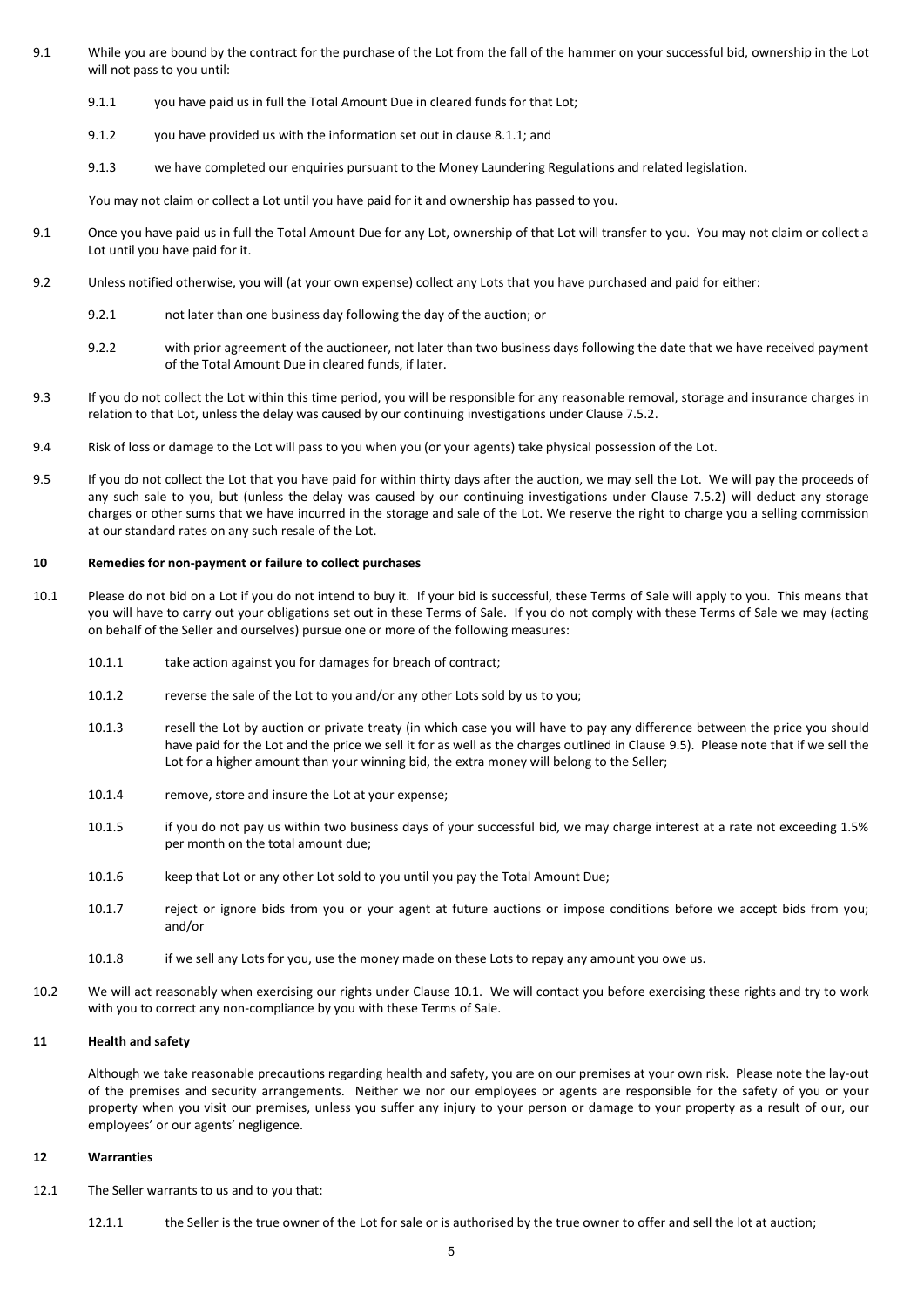- 12.1.2 the Seller is able to transfer good and marketable title to the Lot to you free from any third party rights or claims; and
- 12.1.3 as far as the Seller is aware, the main characteristics of the Lot set out in the auction catalogue (as amended by any notice displayed in the saleroom or announced by the Auctioneer at the auction) are correct.
- 12.2 If, after you have placed a successful bid and paid for a Lot, any of the warranties above are found not to be true, please notify us in writing. Neither we nor the Seller will be liable to pay you any sums over and above the Total Amount Due and we will not be responsible for any inaccuracies in the information provided by the Seller except as set out below.
- 12.3 Please note that most of the Lots that you may bid on at our auction are second-hand and from private vendors.
- 12.4 If a Lot is not second-hand and you purchase the Lot as a Consumer from a Seller that is a Trader, a number of additional terms may be implied by law in addition to the Seller's warranties set out at Clause [12.1](#page-4-3) (in particular under the Consumer Rights Act 2015). These Terms of Sale do not seek to exclude your rights under law as they relate to the sale of these Lots.
- 12.5 Save as expressly set out above, all other warranties, conditions or other terms which might have effect between the Seller and you, or us and you, or be implied or incorporated by statue, common law or otherwise are excluded.

# **13 Descriptions and condition**

- 13.1 Our descriptions of the Lot will be based on: (a) information provided to us by the Seller of the Lot (for which we are not liable); and (ii) our opinion (although it is likely that we will not be able to carry out a detailed inspection of each Lot).
- 13.2 We will give you a number of opportunities to view and inspect the Lots before the auction. You (and any independent consultants acting on your behalf) must satisfy yourself about the accuracy of any description of a Lot. We shall not be responsible for any failure by you or your consultants to properly inspect a Lot. Photographs displayed on our website may assist you, but should not be taken as a representation of condition.
- 13.3 Representations or statements by us as to authorship, genuineness, origin, date, age, provenance, condition or estimated selling price involve matters of opinion. We undertake that any such opinion will be honestly and reasonably held and accept liability for opinions given negligently or fraudulently.
- 13.4 Please note that Lots (in particular second-hand Lots) are unlikely to be in perfect condition. Lots are sold "as is" (i.e. as you see them at the time of the auction). Neither we nor the Seller accept any liability for the condition of second-hand Lots or for any condition issues affecting a Lot which the inspection of a Lot by the Buyer ought to have revealed.

### <span id="page-5-0"></span>**14 Deliberate Forgeries**

- 14.1 You may return any Lot which is found to be a Deliberate Forgery to us within 21 days of the auction provided that you return the Lot to us in the same condition as when it was released to you, accompanied by a written statement identifying the Lot from the relevant catalogue description and a written statement of defects.
- <span id="page-5-1"></span>14.2 If we are reasonably satisfied that the Lot is a Deliberate Forgery we will refund the money paid by you for the Lot (including any Premium and applicable VAT) provided that if:
	- 14.2.1 the catalogue description reflected the accepted view of experts as at the date of the auction; or
	- 14.2.2 you personally are not able to transfer good and marketable title in the Lot to us,

you will have no right to a refund under this Claus[e 14.2.](#page-5-1)

- 14.3 If you have sold the Lot to another person, we will only be liable to refund the price that you paid for the Lot. We will not be responsible for repaying any additional money you may have made from selling the Lot.
- 14.4 Your right to return a Lot that is a Deliberate Forgery does not affect your legal rights and is in addition to any other right or remedy provided by law or by these Terms of Sale.

### **15 Our liability to you**

- 15.1 We will not be liable for any loss of opportunity or disappointment suffered as a result of participating in our auction.
- 15.2 In addition to the above, neither we nor the Seller shall be responsible to you and you shall not be responsible to the Seller or us for any other loss or damage that any of us suffer that is not a foreseeable result of any of us not complying with the Conditions of Business. Loss or damage is foreseeable if it is obvious that it will happen or if at the time of the sale of the Lot, we, you and the Seller knew it might happen.
- 15.3 Subject to Clause [15.4,](#page-5-2) if we are found to be liable to you for any reason (including, amongst others, if we are found to be negligent, in breach of contract or to have made a misrepresentation), our liability will be limited to the total purchase price paid by you to us for any Lot.
- <span id="page-5-2"></span>15.4 Notwithstanding the above, nothing in these Terms of Sale shall limit our liability (or that of our employees or agents) for: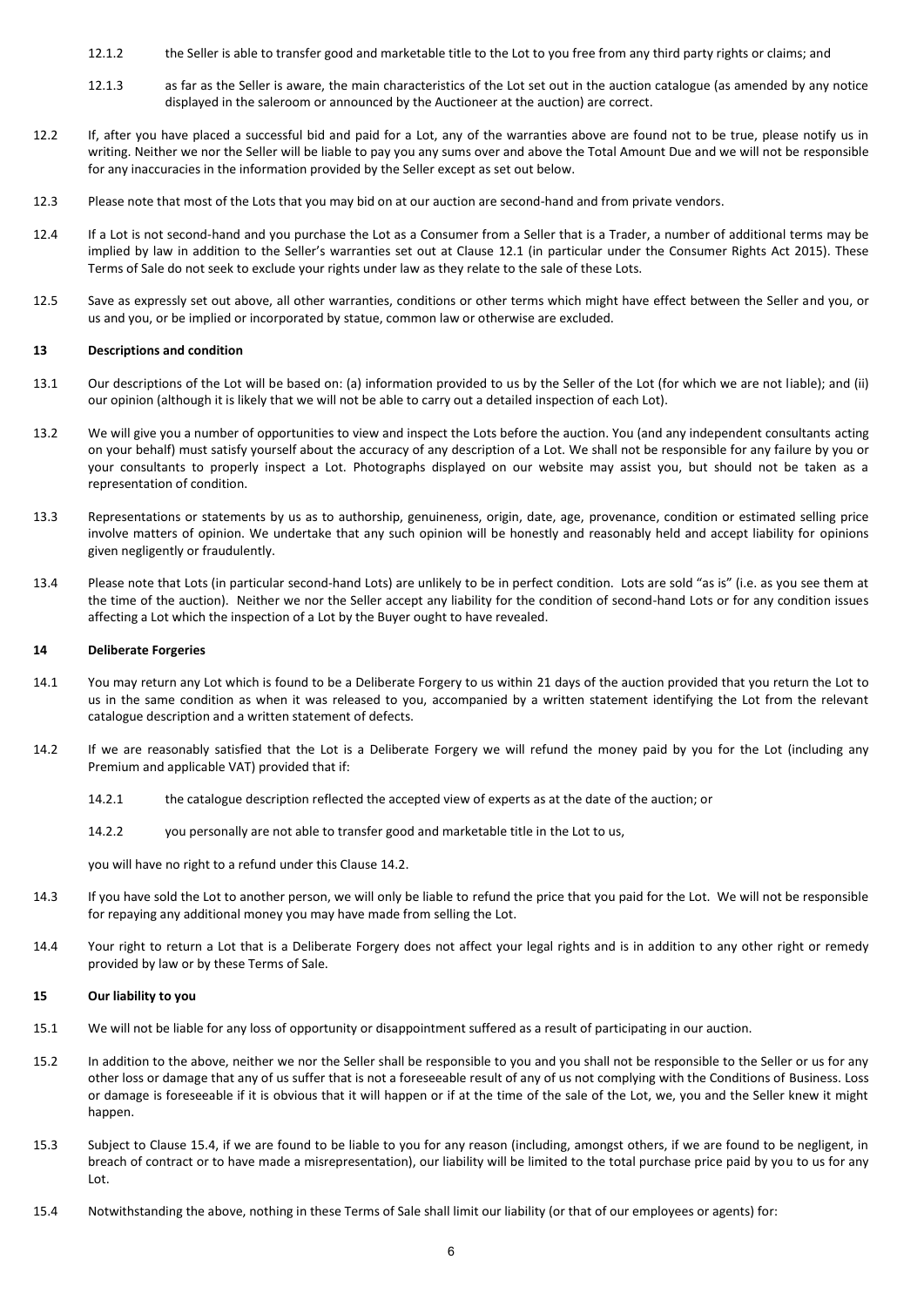- 15.4.1 death or personal injury resulting from negligence (as defined in the Unfair Contract Terms Act 1977);
- 15.4.2 fraudulent misrepresentation; or
- 15.4.3 any liability which cannot be excluded by law.

# **16 Notices**

- <span id="page-6-0"></span>16.1 All notices between you and us regarding these Terms of Sale must be in writing and signed by or on behalf of the party giving it.
- 16.2 Any notice referred in Clause [16.1](#page-6-0) may be given:
	- 16.2.1 by delivering it by hand;
	- 16.2.2 by first class pre-paid post or Recorded Delivery; or
	- 16.2.3 by email
- 16.3 Notices must be sent:
	- 16.3.1 by hand or registered post:
		- a. to us, at our address set out in these Terms of Sale or at our registered office address appearing on our Website; and
		- b. to you, at the last postal address that you have given to us as your contact address in writing; or

# 16.3.2 by email:

a. to us, by sending the notice to the following email address:

info@manderauctions.co.uk

- b. to you, by sending the notice to any email address that you have given to us as your contact email address in writing.
- 16.4 Notices will be deemed to have been received:
	- 16.4.1 if delivered by hand, on the day of delivery;
	- 16.4.2 if sent by first class pre-paid post or Recorded Delivery, two business days after posting, exclusive of the day of posting; or
	- 16.4.3 if sent by email, at the time of transmission unless sent after 17.00 in the place of receipt in which case they will be deemed to have been received on the next business day in the place of receipt
- 16.5 Any notice or communication given under these Terms of Sale will not be validly given if sent by any form of messaging via social media or text message.

# **17 Data Protection**

We will hold and process any personal data in relation to you in accordance with our current privacy policy, a copy of which is available on request.

### **18 General**

- 18.1 We may, acting reasonably, refuse admission to our premises or attendance at our auctions by any person.
- 18.2 We act as an agent for our Sellers. The rights we have to claim against you for breach of these Terms of Sale may be used by either us, our employees or agents, or the Seller, its employees or agents, as appropriate. Other than as set out in this Clause, these Terms of Sale are between you and us and no other person will have any rights to enforce any of these Terms of Sale.
- 18.3 We may use special terms in the catalogue descriptions of particular Lots. You must read these terms carefully along with any glossary provided in our auction catalogues.
- 18.4 Each of the clauses of these Terms of Sale operates separately. If any court or relevant authority decides that any of them are unlawful, the remaining clauses will remain in full force and effect.
- 18.5 We may change these Terms of Sale from time to time, without notice to you. Please read these Terms of Sale carefully, as they may be different from the last time you read them.
- 18.6 Except as otherwise stated in these Terms of Sale, each of our rights and remedies are: (a) are in addition to and not exclusive of any other rights or remedies under these Terms of Sale or general law; and (b) may be waived only in writing and specifically. Delay in exercising or non-exercise of any right under these Terms of Sale is not a waiver of that or any other right. Partial exercise of any right under these Terms of Sale will not preclude any further or other exercise of that right or any other right under these Terms of Sale.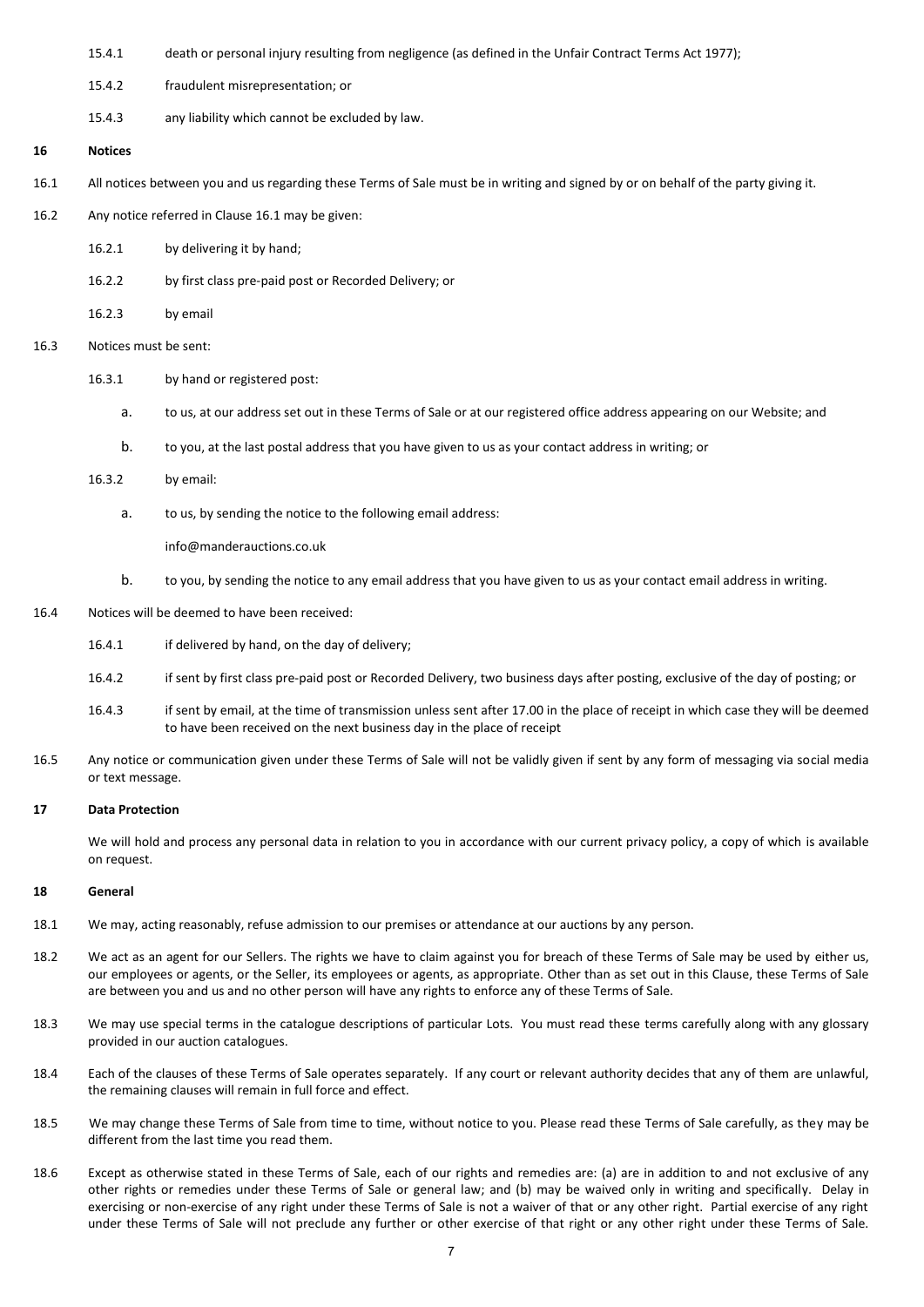Waiver of a breach of any term of these Terms of Sale will not operate as a waiver of breach of any other term or any subsequent breach of that term.

18.7 These Terms of Sale and any dispute or claim arising out of or in connection with them (including any non-contractual claims or disputes) shall be governed by and construed in accordance with the laws of England and the parties irrevocably submit to the exclusive jurisdiction of the English courts.

-----------------------------------------------------------

# **TERMS OF CONSIGNMENT**

**Both the sale of goods at our auctions and your relationship with us are governed by the Terms of Consignment (primarily applicable to sellers), the Terms of Sale (primarily applicable to bidders and buyers) and any notices displayed in the saleroom or announced by us at the auction (collectively, the "Conditions of Business"). The Terms of Consignment and Terms of Sale are available at our saleroom on request.**

**Please read these Terms of Consignment carefully. Please note that if you (or another person acting on your behalf) provide goods to us to sell on your behalf at our auction, this signifies that you agree to and will comply with these Terms of Consignment.**

# **Please note that these Terms of Consignment relate to auctions held at our premises only.**

### **19 Definitions and interpretation**

19.1 To make these Terms of Consignment easier to read, we have given the following words a specific meaning:

| "Auctioneer"                        | means Mander Auctioneers Ltd, a company registered in England<br>and Wales with registration number 8389926 and whose<br>registered office is located at The Auction Centre, Assington Road,<br>Newton, Suffolk, CO10 0QX, or its authorised auctioneer, as<br>appropriate;                                                                                                   |
|-------------------------------------|-------------------------------------------------------------------------------------------------------------------------------------------------------------------------------------------------------------------------------------------------------------------------------------------------------------------------------------------------------------------------------|
| "Bidder"                            | means a person who places a bid for Goods at our auction;                                                                                                                                                                                                                                                                                                                     |
| "Buyer"                             | means the person who makes the highest bid for the Goods<br>accepted by the Auctioneer;                                                                                                                                                                                                                                                                                       |
| "Commission"                        | means the commission that we charge you on the sale of the<br>Goods as set out in Clause 5 below;                                                                                                                                                                                                                                                                             |
| "Consumer"                          | means an individual acting for purposes which are wholly or<br>mainly outside that individual's trade, business, craft or<br>profession;                                                                                                                                                                                                                                      |
| "Consumer Contracts<br>Regulations" | means the Consumer Contracts (Information, Cancellation and<br>Additional Charges) Regulations 2013;                                                                                                                                                                                                                                                                          |
| "Deliberate Forgery"                | means: (a) an imitation made with the intention of deceiving as to<br>authorship, origin, date, age, period, culture or source; (b) which is<br>described in the catalogue as being the work of a particular<br>creator without qualification; and (c) which at the date of the<br>auction had a value materially less than it would have had if it had<br>been as described; |
| $"$ FCA $"$                         | means the Financial Conduct Authority;                                                                                                                                                                                                                                                                                                                                        |
| "Goods"                             | means the goods that you consign to us for sale at our auction;                                                                                                                                                                                                                                                                                                               |
| "Hammer Price"                      | means the level of the highest bid for the Goods accepted by the<br>Auctioneer by the fall of the hammer;                                                                                                                                                                                                                                                                     |
| "Money Laundering<br>Regulations"   | means the Money Laundering Terrorist Financing and Transfer of<br>Funds (Information on the Payer) Regulations 2017 as amended;                                                                                                                                                                                                                                               |
| "Premium"                           | means the premium charged to the Buyer on the sale of the Goods<br>in accordance with the Terms of Sale;                                                                                                                                                                                                                                                                      |
|                                     |                                                                                                                                                                                                                                                                                                                                                                               |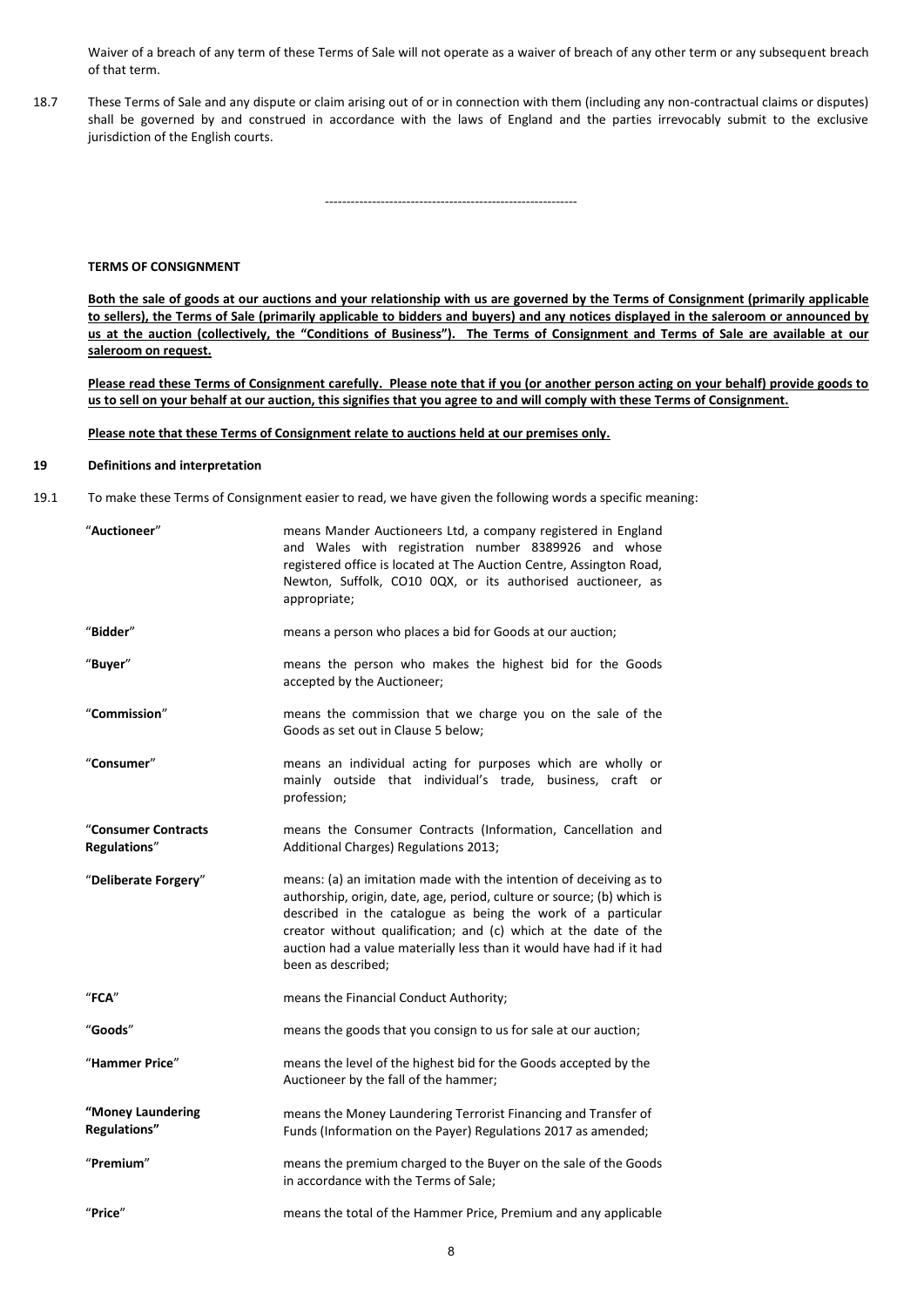|                        | VAI,                                                                                                                                                                                                                                                                   |
|------------------------|------------------------------------------------------------------------------------------------------------------------------------------------------------------------------------------------------------------------------------------------------------------------|
| "Proceeds"             | means the Price less the Commission, the Premium, any expenses<br>incurred to your account and any applicable VAT;                                                                                                                                                     |
| "Reserve"              | means the minimum price at which the Goods may be sold;                                                                                                                                                                                                                |
| "Seller"               | means the owner of the Goods and any agent who consigns the<br>Goods for sale on the owner's behalf (if applicable);                                                                                                                                                   |
| "Terms of Consignment" | means these terms of consignment;                                                                                                                                                                                                                                      |
| "Terms of Sale"        | means the terms of sale for bidders or buyers at our auctions;                                                                                                                                                                                                         |
| "Trader"               | means a Seller who is acting for purposes relating to that Seller's<br>trade, business, craft or profession, whether acting personally or<br>through another person acting in the trader's name or on the<br>trader's behalf (such as an agent and/or the Auctioneer); |
| "VAT"                  | means any value added tax or equivalent sales tax; and                                                                                                                                                                                                                 |
| "Website"              | means our website available at www.manderauctions.co.uk                                                                                                                                                                                                                |

 $VAT$ 

In these Terms of Consignment the words "you", "yours", etc. refer to the Seller. The words "we", "us", etc. refer to the Auctioneer. If the consignment of Goods to us is made by an agent we assume that you (as owner of the Goods) have authorised the consignment and authorised the agent to contract on your behalf. All obligations that apply to the Seller under these Terms of Consignment shall apply to the owner of the Goods and their agent, jointly and separately. Any reference to a 'Clause' is to a clause of these Terms of Consignment unless stated otherwise.

### **20 Information that we are required to give to Consumers**

- 20.1 A description of the main characteristics of the auction-related services that we are providing to you as set out in these Terms of Consignment or otherwise agreed with you in writing.
- 20.2 Our name, address and contact details as set out in these Terms of Consignment and/or on our Website.
- 20.3 The rate at which we will charge you the Commission plus any applicable VAT on the sale of the Goods as set out in Claus[e 23.](#page-9-0)
- 20.4 The fee that we will charge you plus any applicable VAT as set out in Clause [36](#page-11-0) if either the Goods are unsold at auction or the Goods are withdrawn by you from the auction after the Goods have been catalogued and/or marketed by us prior to the auction in any way.
- 20.5 The arrangements for collection of any unsold Goods as set out in Clauses [36](#page-11-0) and [38](#page-11-1) and terms regarding payment of any Proceeds due to you set out in Claus[e 35.](#page-11-2)
- 20.6 If you have any complaints, please get in contact with us using the contact details set out on our website.

## **21 Procedure for consigning Goods for sale at auction**

- 21.1 If you consign Goods to us for sale at auction, you will need to provide us with the following information about you, in a form acceptable to us:
	- 21.1.1 Your legal name and proof of identity (as set out in Clause 20.2) and other information as we may require to conduct such checks under the Money Laundering Regulations as we deem necessary;;
	- 21.1.2 Information about the Goods (as set out in Claus[e 30\)](#page-10-0);
	- 21.1.3 Your bank account details;
	- 21.1.4 Your address and contact details;
	- 21.1.5 Your VAT registration number (if applicable); and
	- 21.1.6 Your confirmation of whether you are selling the Goods as a Trader or as a Consumer.
- 21.2 We may have to conduct various checks into our customers under the Money Laundering Regulations and related legislation. In this regard we will require the following for the consignor of property to us:

21.2.1 For individuals, official photo identification (driving licence, passport or equivalent) and proof of address (if this is not included in your ID document);

21.2.2 For corporate entities, the certificate of incorporation (or equivalent) with your official name, registered number (if any) and registered address, as well as details and ID documentation for directors and beneficial owners of the entity;

21.2.3 For trusts and estates, details and ID documentation for executors/trustees and details of beneficiaries; for further information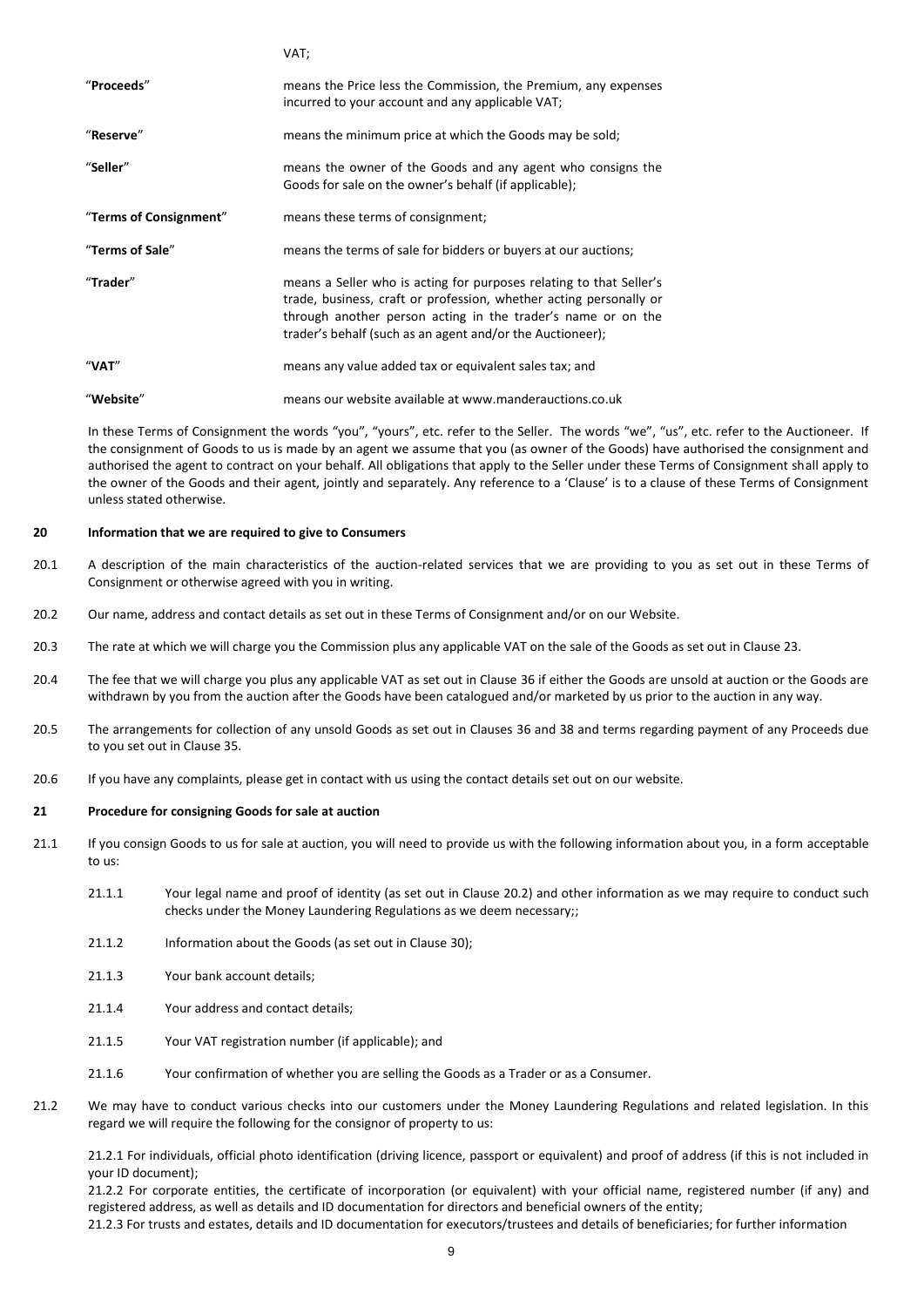please contact us at info@manderauctions.co.uk.

- 21.3 If you do not provide us with, or we are not satisfied with, any of the above information, or other information we require for anti-money laundering and terrorist financing checks, we may refuse to accept consignment of your Goods for sale in our auction and we may postpone or cancel the contract for sale between you and a successful bidder.
- 21.4 You must provide the Goods to us by any stated deadline (at your expense). We may be able to assist you with this process but any liability incurred to a carrier for haulage charges is solely your responsibility.

### **22 The contract between you and the Buyer**

- 22.1 The contract between you and the Buyer will be formed when the hammer falls accepting the highest bid for the Goods at the auction.
- 22.2 You may directly enforce any terms in the Terms of Sale against a Buyer and/or a Bidder to the extent that you have suffered damages and/or loss as a result of the Buyer and/or the Bidder's breach of the Terms of Sale.
- 22.3 If you breach these Terms of Consignment, you may be responsible for damages and/or losses suffered by a Buyer, Bidder and/ or by us. If we are contacted by a Buyer and/or a Bidder who wishes to bring a claim against you, we may in our discretion provide the Buyer and/or Bidder with information or assistance in relation to that claim.
- 22.4 We normally act as an agent only and will not have any responsibility for default by you or the Buyer.
- 22.5 We may delay completion of, or cancel, any contract for sale where we have not completed our enquiries pursuant to the Money Laundering Regulations and related legislation to our satisfaction, or where we have concerns about the Buyer in relation to the Money Laundering Regulations and related legislation, or where we have reason to believe that the transaction might be unlawful for any reason, or that the sale might put us under any civil or criminal liability

# <span id="page-9-0"></span>**23 Commission**

We will charge you a commission on the sale of the Goods calculated as a percentage of the Hammer Price at the following rates:

19.2% inc VAT

£3 inc VAT per lot, sold or unsold

#### **24 Loss and Damage to Goods**

- <span id="page-9-3"></span>24.1 We are not authorised by the FCA to provide insurance to you. However, subject only to Clauses [24.3](#page-9-1) and [24.4,](#page-9-2) we accept liability for Goods from the time we take possession of the Goods until the hammer falls.
- 24.2 Our liability for Goods is limited to our lower pre-sale estimate for the lot before the sale, or the Hammer Price if the lot has sold, or to the Reserve if the lot is unsold. This liability does not apply to motor vehicles, which must be covered by the vendor's own insurance policy.
- <span id="page-9-1"></span>24.3 The liability accepted by us in Clause [24.1](#page-9-3) does not include any liability for loss or damage to the Goods that is caused by or results from: (i) any inherent vice or defect affecting the Goods; (ii) acts of God, flood, drought, earthquake or other natural disaster; (iii) acts of terrorism, civil commotion, riots or war; or (iv) nuclear, chemical or biological contamination.
- <span id="page-9-2"></span>24.4 If you (or your agent) instruct us in writing not to assume liability for Goods, the Goods remain entirely at your risk unless and until the Goods pass to the Buyer or are collected by you or on your behalf. In this case Clauses [24.1](#page-9-3) - [24.3](#page-9-1) will not apply.

# **25 Photographs**

You will pay for the cost of any photographs of your Goods produced for the auction catalogue. We reserve the right to photograph all Goods. The copyright in such photographs will be owned by us, along with the text of the auction catalogue.

#### **26 Minimum bids and our discretion**

Some goods will be offered subject to a Reserve agreed between you and us before the auction in accordance with Clause [27.](#page-9-4) We may sell Goods below the Reserve provided that we account to you for the same sale proceeds as you would have received had the Reserve been the Hammer Price. Unless agreed with the auctioneer at the time of consignment, and agreed in writing on the consignment receipt, all reserves are subject to "discretion", which means we may accept a bid of up to 10% below the formal Reserve.

## <span id="page-9-4"></span>**27 Reserves**

- 27.1 Reserves must be reasonable and may not exceed our lower pre-sale estimate for that lot. We may decline to offer Goods which, in our opinion, would be subject to an unreasonably high reserve (in which case the Goods are liable to fees of 10% + vat on the reserve and carry the storage and lotting charges set out in these Terms of Consignment). No reserves are accepted on items estimated at £50 or less.
- 27.2 Once we have agreed a Reserve, this cannot be changed except with your and our consent in writing.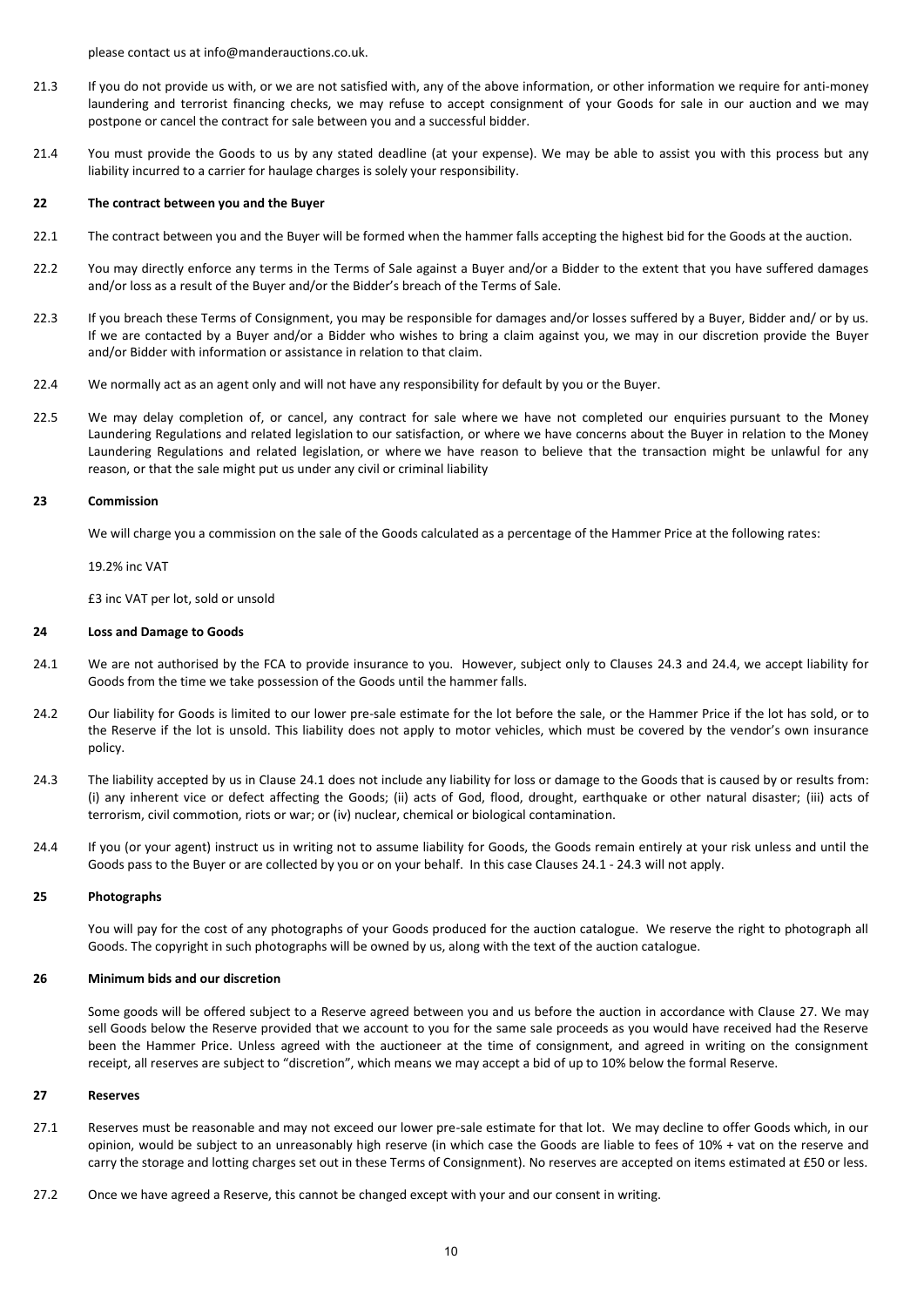27.3 Where a Reserve has been agreed only we may bid on your behalf and only up to one bid below the Reserve (if any) and you may in no circumstances bid personally or ask anyone else to bid on your behalf.

### **28 Electrical items**

- 28.1 You must test any electrical items that you wish to consign to us for sale using external contractors. The auctioneer may arrange for PAT testing to take place prior the auction, for which charges will apply. We will not accept any Goods that are not certified as safe by an electrician (unless they are antiques).
- 28.2 If we notify you that we will not accept uncertified electrical Goods, you must remove such Goods promptly at your expense following such notification. If you do not collect the Goods within seven days of our written notice to do so, we may dispose of the Goods at your expense.

#### **29 Unsafe Goods**

If in our opinion any of your Goods, in particular those which are soft furnishings, infringe safety regulations, we will not offer these Goods for sale. You must remove such Goods at your expense. If you do not collect such Goods within seven days of our written notice to do so, we may dispose of the Goods at your expense.

### <span id="page-10-0"></span>**30 Warranties and information about the Goods**

- 30.1 You must provide us with all information that you have relating to the provenance, export/import history, condition, attribution and authenticity of the Goods (and any additional information that may be relevant).
- 30.2 In addition to any warranties implied by law, you warrant to us and the Buyer that:
	- 30.2.1 any information that you provide in relation to the Goods is complete, correct and up-to-date;
	- 30.2.2 the Goods will match any description of the Goods that you provide to us;
	- 30.2.3 as far as you are aware, the main characteristics of the Goods set out in the auction catalogue (as amended by any notice displayed in the saleroom or announced by us at the auction) are correct.
	- 30.2.4 to the best of your knowledge, the Goods have been lawfully imported and lawfully and permanently exported as required by the laws of any country in which the Goods were located; required declarations upon the export and import of the Goods have been properly made; and any duties and taxes on the export and import of the Goods have been paid; and
	- 30.2.5 you will pay all taxes and duties potentially due on the sale of the Goods.
- 30.3 You warrant that the Goods are not connected with any criminal activity including tax evasion, and that you are neither under investigation, nor have you been charged with or convicted of money laundering, terrorist activities or other crimes.
- 30.4 Where you are acting on behalf of another person, you warrant that:
	- 29.4.1 you have conducted appropriate customer due diligence on the ultimate owner(s) of the Goods in accordance with all applicable anti-money laundering and sanctions laws, consent to us relying on this due diligence, and you will retain for a period of not less than 5 years the documentation evidencing the due diligence;
	- 29.4.2 You will make such documentation promptly available for immediate inspection by an independent third party auditor upon our written request to do so;
	- 29.4.3 the arrangements between you and the ultimate owner(s) in relation to the Goods or otherwise do not, in whole or in part, facilitate tax crimes; and
	- 29.4.4 you do not know, and have no reason to suspect, that the Goods are connected with, the proceeds of any criminal activity, including tax evasion, or that the ultimate owner(s) are under investigation, or have been charged with or convicted of money laundering, terrorist activities or other crimes.
- 30.5 You must let us know promptly, and in any event before the auction, if you find out that the warranties in 29.3 and 29.4 above are incorrect and/or if any of the information you have provided to us relating to the Goods is incorrect or incomplete and/or if the Goods do not match the description that you provided to us or the main characteristics of the Goods set out in the auction catalogue.
- 30.6 Any information that you provide in relation to the Goods may form part of the contract between both of us and the Buyer and you acknowledge that the Buyer may have a statutory right to reject the Goods if the information provided is incorrect.
- 30.7 If we have to refund the price of any Goods to the Buyer due to the Goods being a Deliberate Forgery, you must promptly, and in any event within seven days, reimburse to us any Proceeds that we have transferred to you for those Goods following receipt of our written notice requesting you to do so.

### <span id="page-10-1"></span>**31 Transfer of ownership of the Goods**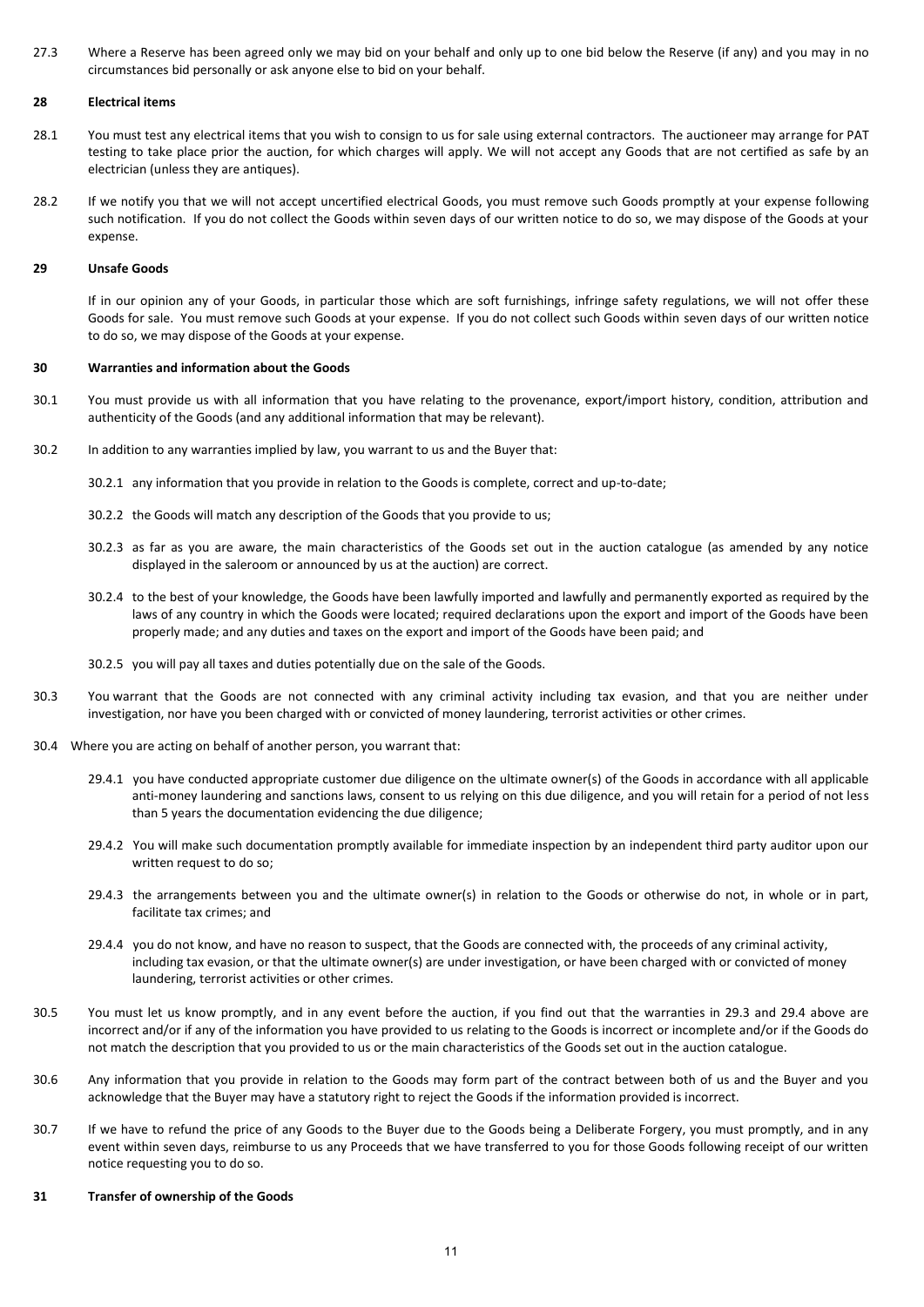You warrant and undertake to us and the Buyer that you are the true owner of the Goods (or are properly authorised by the true owner to sell the Goods on the owner's behalf) and you currently have and will have the right to sell the Goods to the Buyer with good and marketable title free of any third party rights or claims at the time when ownership of the Goods is to be transferred.

# **32 Indemnity**

You will indemnify and keep us fully indemnified against any and all liability, loss, damage, costs (including reasonable legal fees and any VAT in relation to such fees) and expenses which we may incur or suffer as a result of any breach of Clauses [30](#page-10-0) o[r 31](#page-10-1) by you or anyone acting on your behalf, including without limitation, if we are required to refund the price of any Goods to the Buyer as a result of your breach of these clauses.

# **33 Terms of Sale**

You agree that the Goods will be sold to the Buyer in accordance with our Terms of Sale, a copy of which will be displayed in the saleroom and printed in our auction catalogue.

### **34 Authority to deduct commission and expenses and retain premium and interest**

You authorise us to deduct our Commission at the stated rate and all expenses incurred on your account from the Hammer Price, plus any applicable VAT. You consent to our right to charge the Buyer and retain beneficially the Premium plus any applicable VAT paid by the Buyer in accordance with our Terms of Sale and any interest earned on the sale proceeds until the date of settlement.

# <span id="page-11-2"></span>**35 Settlement**

- 35.1 Provided that the Buyer has paid for the Goods and we have completed necessary checks under the Money Laundering Regulations, we will usually pay the net sum due to you within thirty days of the last day of the auction (by crossed cheque to the seller).
- 35.2 If the Buyer has not paid for the Goods, we will not submit payment to you. In this case no settlement will be made. We will however discuss with you the rights that we may exercise under Claus[e 10](#page-4-0) of our Terms of Sale in relation to a Buyer's failure to pay. We will not release the Goods to the Buyer until we have received payment in full of the Price for the Goods and have completed necessary checks under the Money Laundering Regulations.
- 35.3 You must notify us in writing if your address or bank account details change. We will not be responsible for any payments made to the incorrect address or bank account if this is because you have not provided us with the correct details.
- 35.4 If we make payments to your bank account in error, we may request reimbursement by sending you an invoice.
- 35.5 We may deduct any sums that you owe to us from the Proceeds.

### <span id="page-11-0"></span>**36 Unsold and withdrawn items**

- <span id="page-11-3"></span>36.1 If the Goods are unsold at auction, you authorise us to negotiate a sale by private treaty not later than the close of business two days following the last day of the auction. In this case you will pay to us the same charges as if such Goods had been sold at auction and, so far as appropriate, these Terms of Consignment will apply to any such sale.
- 36.2 In addition to Clause [36.1,](#page-11-3) we may re-offer unsold Goods at a future auction without reserve(or by private treaty thereafter as set out in Claus[e 36.1](#page-11-3) above) but we may recommend a variation in estimates. Where, in our opinion, Goods are unsaleable, we will notify you and you must collect such Goods from the saleroom within seven days of the date of our notice to do so. If you fail to collect such Goods promptly, we may charge you reasonable storage charges at a daily rate of £2 + VAT per lot per day.
- 36.3 You will pay us a charge of £3 inc VAT on any Goods that are unsold at the auction and fail to sell by private treaty as described in Clause [36.1.](#page-11-3)
- 36.4 You will pay us a charge of 10 % of the Reserve/ lower estimate for the lot, or a minimum of £10 plus VAT, on any Goods that are withdrawn from the auction after being catalogued and/or marketed by us prior to the auction in any way.

### **37 Withdrawal of the Goods by us**

- 37.1 We may (acting reasonably) at our discretion at any time withdraw your Goods from our auction:
	- 37.1.1 for legal, reputational or operational reasons (including if you fail to provide evidence to verify your identity or your title to the Goods to our satisfaction);
	- 37.1.2 if we reasonably believe that you may be, or are about to be, in breach of these Terms of Consignment; or
	- 37.1.3 if we reasonably believe the Goods to be a Deliberate Forgery.

#### <span id="page-11-1"></span>**38 Warehousing**

<span id="page-11-4"></span>38.1 We have no liability for Goods that you deliver to our saleroom without prior notice or sufficient sale instructions. We reserve the right to charge you a minimum warehousing charge of £2 per lot per day, plus VAT.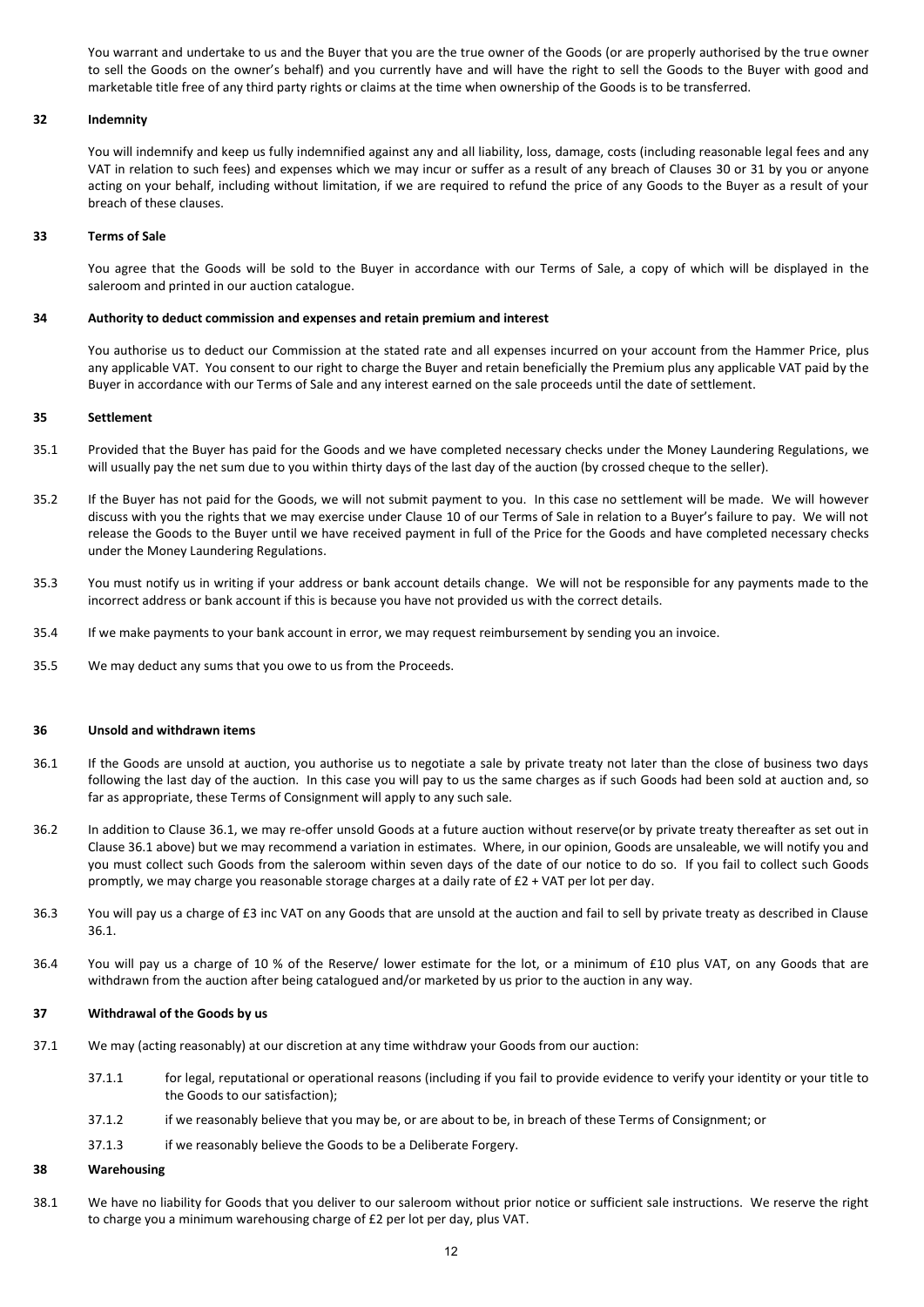- 38.2 Unsold and withdrawn Goods will be subject to the charges set out in Clause [38.1](#page-11-4) above if you do not remove them within seven days of the date of our notification requesting you to do so.
- 38.3 If you do not remove your unsold or withdrawn Goods before the date of the following auction we may either: (a) sell such Goods and set off charges from any net proceeds of sale; or (b) at your expense dispose of such Goods.

# **39 Our liability to you**

- 39.1 We will not be liable to you for any loss of opportunity or disappointment suffered as a result of participating in our auction.
- 39.2 In addition, neither we nor the Buyer shall be responsible to you and you shall not be responsible to the Buyer or us for any other loss or damage that any of us suffer that is not a foreseeable result of any of us not complying with the Conditions of Business. Loss or damage is foreseeable if it is obvious that it will happen or if at the time of the sale of the Lot, we, you and the Seller knew it might happen.
- 39.3 Subject to Clause [39.4,](#page-12-0) if we are found to be liable to you for any reason (including, amongst others, if we are found to be negligent, in breach of contract or to have made a misrepresentation), our liability will be limited to the Proceeds due for the Goods if sold or the Reserve if unsold.
- <span id="page-12-0"></span>39.4 Notwithstanding the above, nothing in these Terms of Consignment limits the liability of us or our employees or agents for:
	- 39.4.1 death or personal injury resulting from negligence (as defined in the Unfair Contract Terms Act 1977);
	- 39.4.2 fraudulent misrepresentation; or
	- 39.4.3 any liability which cannot be excluded by law.

### **40 Notices**

- <span id="page-12-1"></span>40.1 All notices between you and us regarding these Terms of Consignment must be in writing and signed by or on behalf of the party giving it.
- 40.2 Any notice referred in Clause [40.1](#page-12-1) may be given:
	- 40.2.1 by delivering it by hand;
	- 40.2.2 by first class pre-paid post or Recorded Delivery; or
	- 40.2.3 by email

# 40.3 Notices must be sent:

- 40.3.1 by hand or registered post:
	- a. to us, at our address set out in these Terms of Consignment or at our registered office address appearing on our Website; and
	- b. to you, at the last postal address that you have given to us as your contact address in writing.

### 40.3.2 by email:

a. to us, by sending the notice to both the following email addresses:

info@manderauctions.co.uk

- b. to you, by sending the notice to any email address that you have given to us as your contact email address in writing.
- 40.4 Notices will be deemed to have been received:
	- 40.4.1 if delivered by hand, on the day of delivery; or
	- 40.4.2 if sent by first class pre-paid post or Recorded Delivery, two business days after posting, exclusive of the day of posting; or
	- 40.4.3 if sent by email, at the time of transmission unless sent after 17.00 in the place of receipt in which case they will be deemed to have been received on the next business day in the place of receipt
- 40.5 Any notice or communication given under these Terms of Consignment will not be validly given if sent by any form of messaging via social media or text message.

# **41 Data Protection**

We will hold and process any personal data in relation to you in accordance with our current privacy policy, a copy of which is available on request.

# **42 General**

- 42.1 Each of the clauses of these Terms of Consignment operates separately. If any court or relevant authority decides that any of them are unlawful, the remaining clauses will remain in full force and effect.
- 42.2 We may change these Terms of Consignment from time to time, without notice to you. Please read these Terms of Consignment carefully, as they may be different from the last time you read them.
- 42.3 Except as otherwise stated in these Terms of Consignment, each of our rights and remedies: (a) are in addition to and not exclusive of any other rights or remedies under these Terms of Consignment or general law; and (b) may be waived only in writing and specifically.